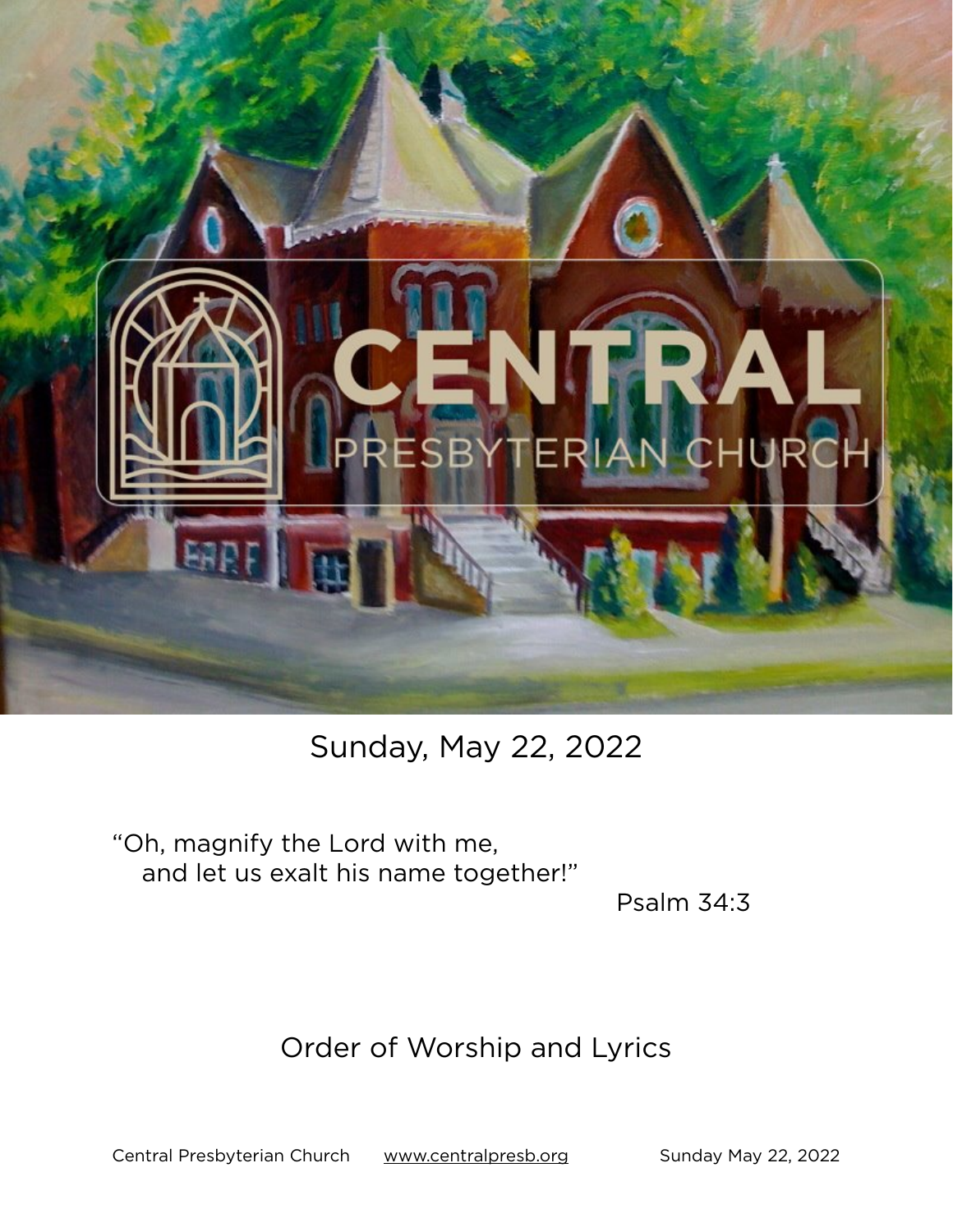# **Welcome/Call to Worship**

**Hymn:** Jesus What a Friend of Sinners

Jesus! what a friend for sinners, Jesus lover of my soul Friends may fail me, foes assail me He, my Savior, makes me whole.

Hallelujah! what a Savior! Hallelujah! what a friend! Saving, helping, keeping, loving He is with me to the end

> Jesus! what a strength in weakness! Let me hide myself in Him; Tempted, tried, and sometimes failing, He, my strength, my victory wins.

Jesus! what a help in sorrow! While the billows o'er me roll Even when my heart is breaking He, my comfort, helps my soul

Jesus! what a guide and keeper! While the tempest still is high Storms about me, night o'er takes me He, my pilot hears my cry

Jesus! I do now receive Him, More than all in Him I find He hath granted me forgiveness I am His, and He is mine.

# **Prayer of Thanksgiving**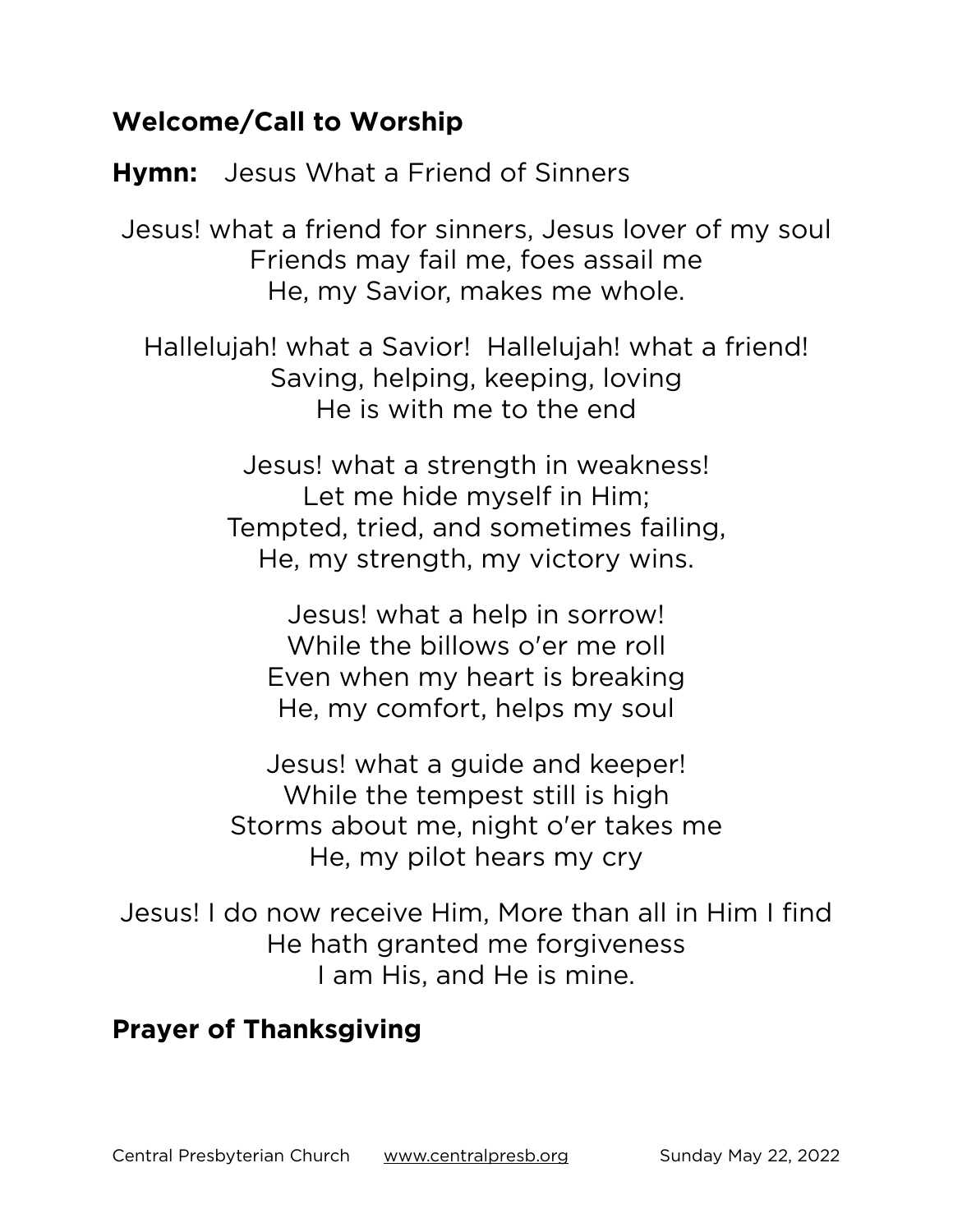#### **Praise Song:** Christ the Sure and Steady Anchor

Christ the sure and steady anchor In the fury of the storm When the winds of doubt blow through me When my sails have all been torn In the suffering, in the sorrow When my sinking hopes are few I will hold fast to the anchor, It will never be removed

Christ the sure and steady anchor While the tempest rages on When temptation claims the battle And it seems the night has won Deeper still then goes the anchor Though I justly stand accused I will hold fast to the anchor, It shall never be removed

Christ the sure and steady anchor Through the floods of unbelief Hopeless somehow, o my soul, now Lift your eyes to Calvary This my ballast of assurance See His love forever proved I will hold fast to the anchor, It will never be removed

> Christ the sure and steady anchor As we face the wave of death When these trials give way to glory As we draw our final breath We will cross that great horizon Clouds behind and life secure And the calm will be the better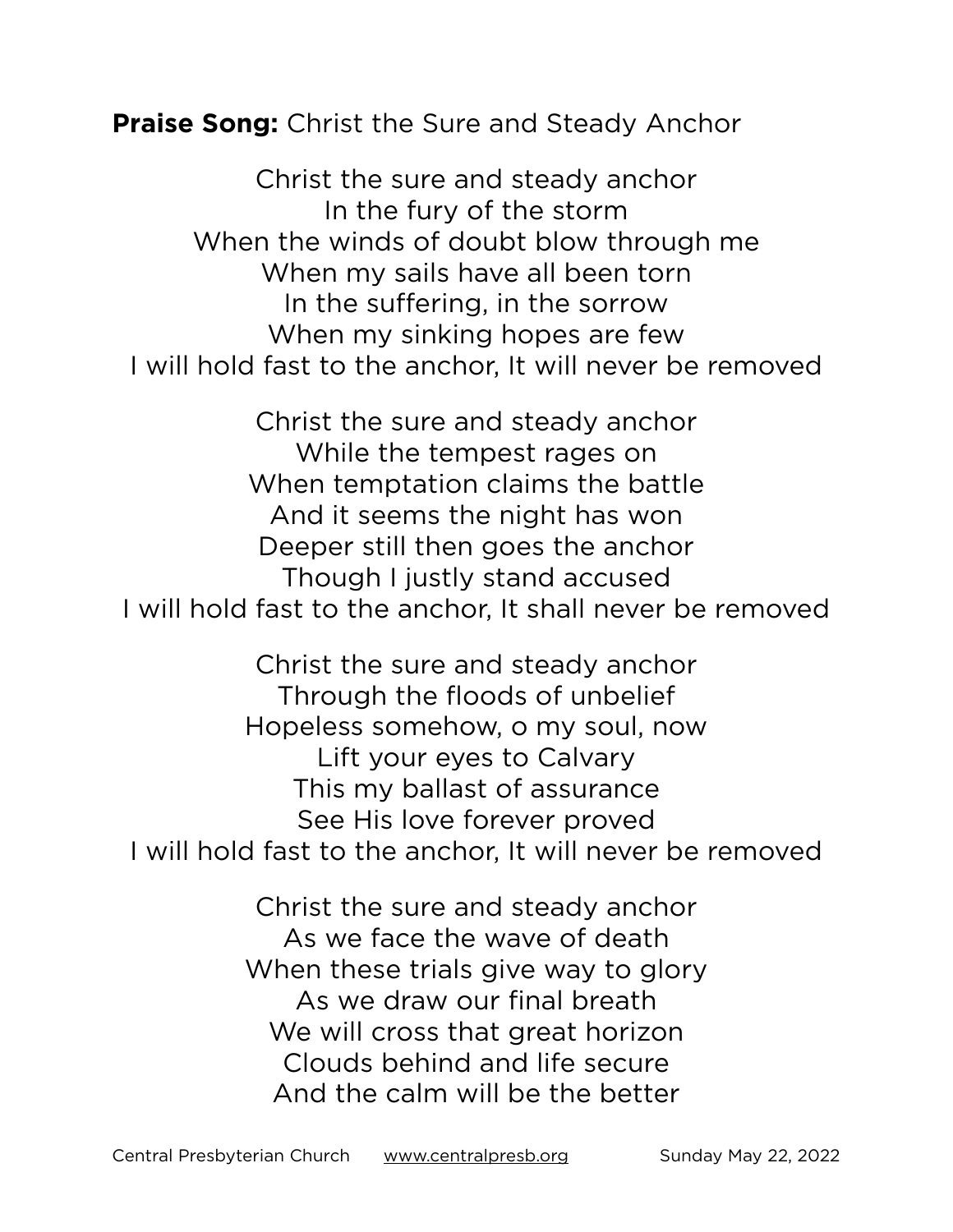For the storms that we endure Christ the shore of our salvation ever faithful ever true We will hold fast to the anchor, It will never be removed

# **Affirmation of Faith:** The Apostles' Creed

I believe in God the Father Almighty, maker of heaven and earth: And in Jesus Christ His only Son, our Lord; Who was conceived by the Holy Ghost, born of the Virgin Mary, suffered under Pontius Pilate, was crucified, dead, and buried; He descended into hell; the third day He rose again from the dead; He ascended into heaven, and sitteth on the right hand of God, the Father Almighty; from thence He shall come to judge the quick and the dead. I believe in the Holy Ghost, the holy catholic church, the communion of saints, the forgiveness of sins, the resurrection of the body, and the life everlasting. Amen.

### **Gloria Patri:**

Glory be to the Father, and to the Son and to the Holy Ghost. As it was in the beginning, is now and ever shall be, world without end. Amen, Amen.

#### **Unison Reading:** 1 Peter 2:21-25

For to this you have been called, because Christ also suffered for you, leaving you an example, so that you might follow in his steps. He committed no sin, neither was deceit found in his mouth. When he was reviled, he did not revile in return; when he suffered, he did not threaten, but continued entrusting himself to him who judges justly. He himself bore our sins in his body on the tree, that we might die to sin and live to righteousness. By his wounds you have been healed. For you were straying like sheep, but have now returned to the Shepherd and Overseer of your souls

#### **Pastoral Prayer and Lord's Prayer:**

Our Father, who art in heaven, hallowed be thy name.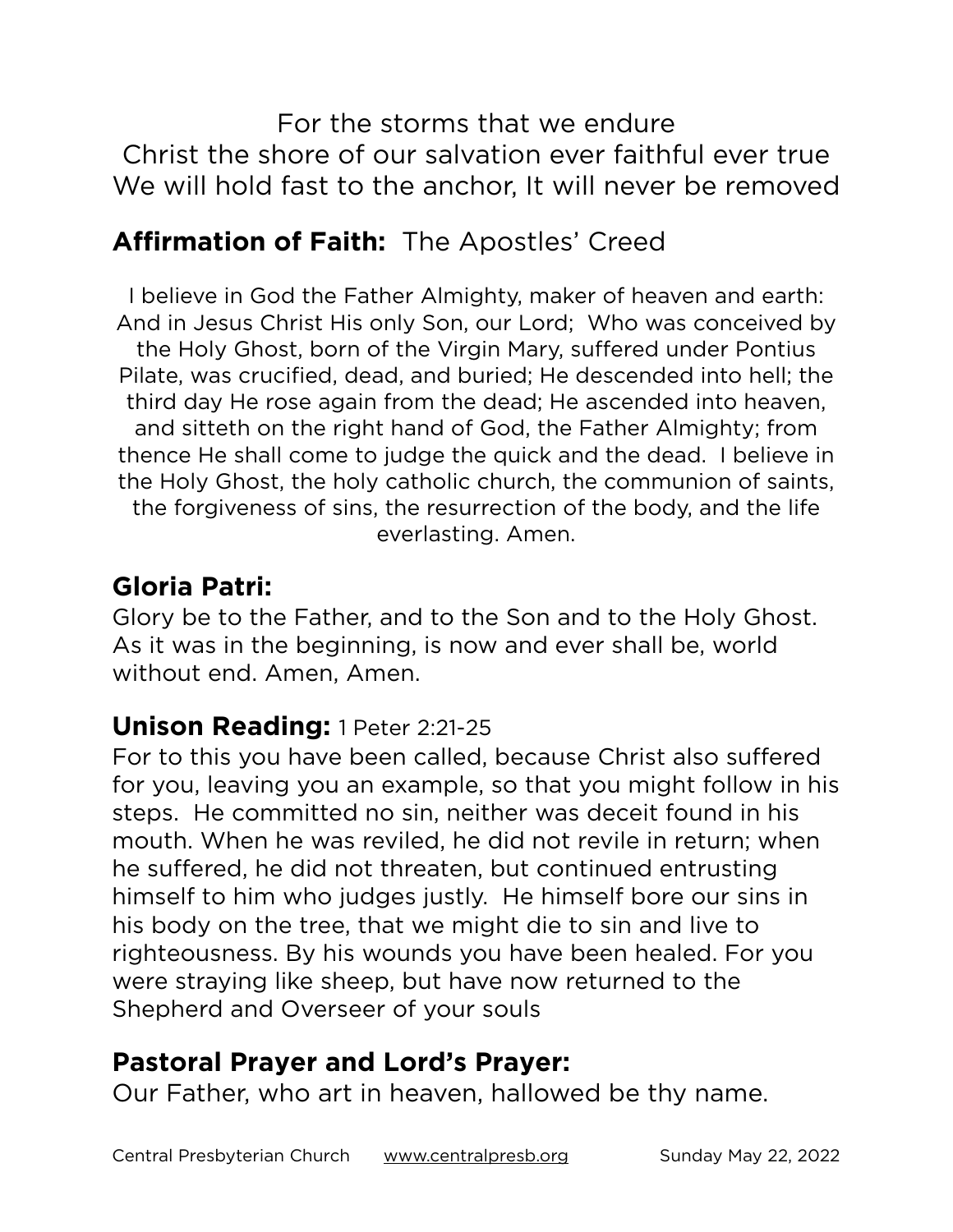Thy kingdom come, thy will be done, on earth as it is in heaven. Give us this day our daily bread, Forgive us our debts, as we forgive our debtors. Lead us not into temptation, but deliver us from evil. For thine is the kingdom, the power, and the glory forever. Amen.

**Offertory:** "The Commission"

Meagan and Dan Kish

**Offertory Response:** Doxology

**Anthem:** Yet Not I, But Through Christ in Me

**Sermon:** "Carrying the Torch" Alex Hunter **Scripture:** Matthew 28:18-20

#### **Hymn: We've a Story to Tell**

We've a story to tell to the nations That shall turn their hearts to the right, A story of truth and mercy, A story of peace and light, A story of peace and light

Chorus: For the darkness shall turn to dawning And the dawning to noonday bright, And Christ's great kingdom shall come on earth The kingdom of love and light

We've a song to be sung to the nations That shall lift their hearts to the Lord, A song that shall conquer evil, and shatter the spear and sword, And shatter the spear and sword